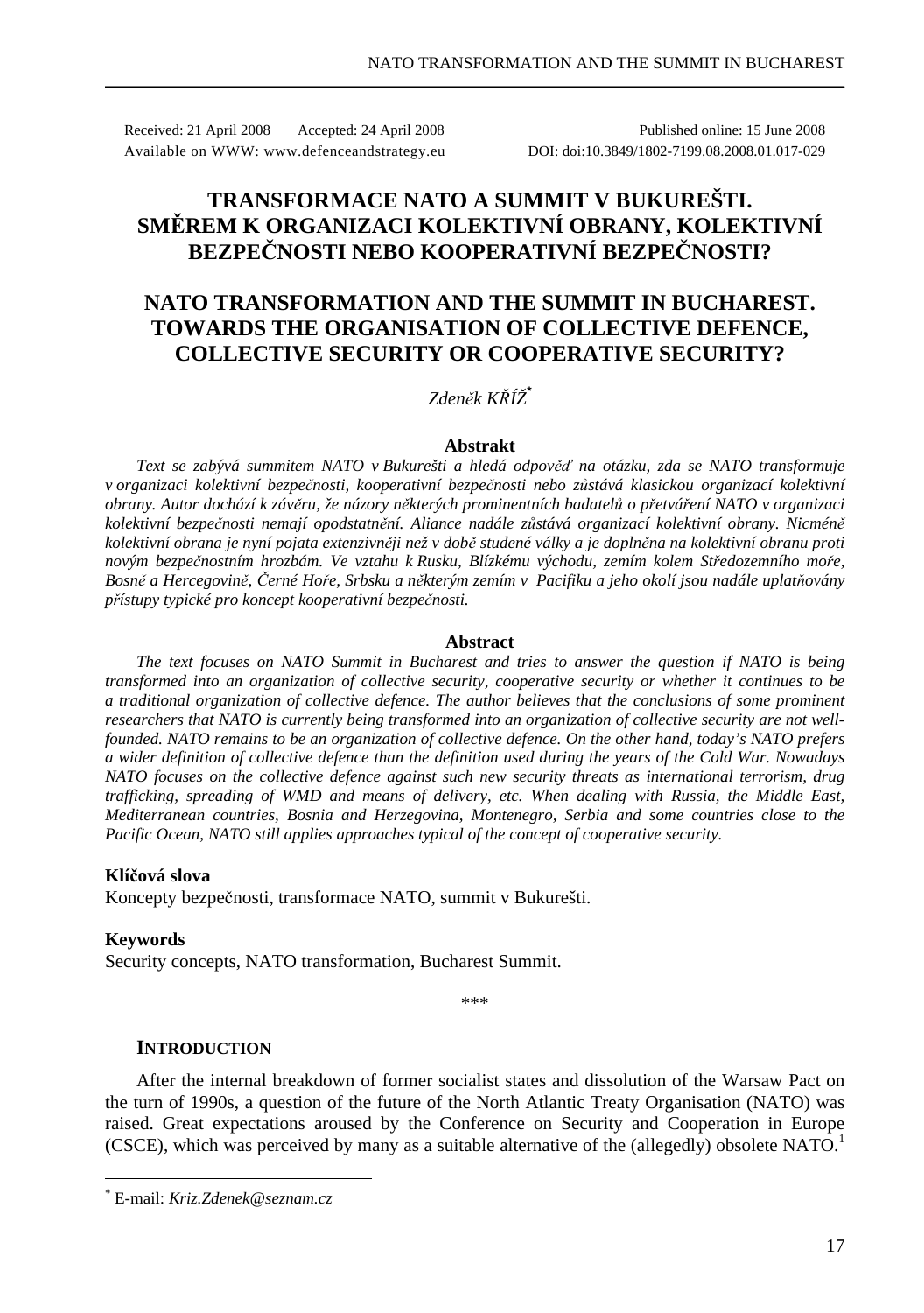Many prestigious authors, especially from the school of realists and neorealists (e.g. Kenneth N. Waltz), anticipated the end of NATO due to the non-existence of a common enemy.

Since the end of the Cold War, NATO has been going through a permanent adaptation process that has changed NATO beyond recognition. If the Alliance had wanted to survive the Warsaw Pact, it did not have any other choice. As the beginning of the permanent NATO adaptation process, it is possible to regard the adopting of the 1990 London declaration.

Today's shape of NATO differs from its form in the Cold War substantially. The Alliance's tasks have been extended significantly, as well as its territorial range and number of its members. Rob de Wijk points out that successful adaptation of NATO to the new situation is an unprecedented event because traditional military alliances were dissolved together with the expiration of the reason for their existence in the past.<sup>3</sup> However, in this respect it is necessary to take into account that NATO has never been a purely military alliance of collective defence, based exclusively on strategic calculation and national interests defined via realism and neorealism.<sup>4</sup> Already in the period of the Cold War, it included features of security community according to Karl Deutsch<sup>5</sup>.

The aim of this article is to evaluate the impacts of the NATO summit in Bucharest on the adaptation process. Emphasis will be laid on the question of whether the summit moved NATO back to a pure organisation of collective defence or whether there is a continuing penetration of features typical of the concept of cooperative or collective security.

 In particular, the issue of NATO transformation to an organisation of collective security was discussed by many prominent experts as early as in the second half of 1990s. They dealt with the problem of to what extent NATO can be successfully transformed to the organisation of collective security.<sup>6</sup> Henry Kissinger even reached the conclusion that NATO had become more similar to an organisation of collective security rather than a traditional alliance<sup>7</sup>. Furthermore, also Richard E. Rupp claimed that "*NATO transformed itself into an organisation that has more in common with collective security than collective defence"<sup>8</sup>* Therefore, It is advisable to pay attention to the issue of what direction the Alliance follows and whether NATO really tends to adopt features typical of collective security organisations.

## **2. CONCEPTS OF COLLECTIVE DEFENCE, COLLECTIVE SECURITY AND COOPERATIVE SECURITY**

#### **2. 1 Concept of Collective Defence**

The concept of collective defence is a traditional tool for the analysis of security problems, frequently applied by countries in the past. At a theoretical level, this concept is based on the belief that the functioning of the system of international relations is best described by realist and neorealist theories.

Within the concept of collective defence aimed at the political and military dimension of security, emphasis is placed also on guaranteeing security of the countries in the system of international anarchy. The referent object of security policy within this concept is a state entering an alliance. Alliance membership is exclusive. The principle of collective defence lies in accepting the bond of providing all possible assistance, including military assistance, in case of a member state being attacked from the outside. Within the concept of collective defence, security of member states is not assumed to be threatened from the inside of the alliance. The alliance formed in this way is oriented towards an external enemy.

The main form of security threat assumed within the concept is a military attack from the outside. Elimination of non-military threats is beyond the alliance's competence. The concept of collective defence assumes the existence of long-term, mutually compatible interests of the states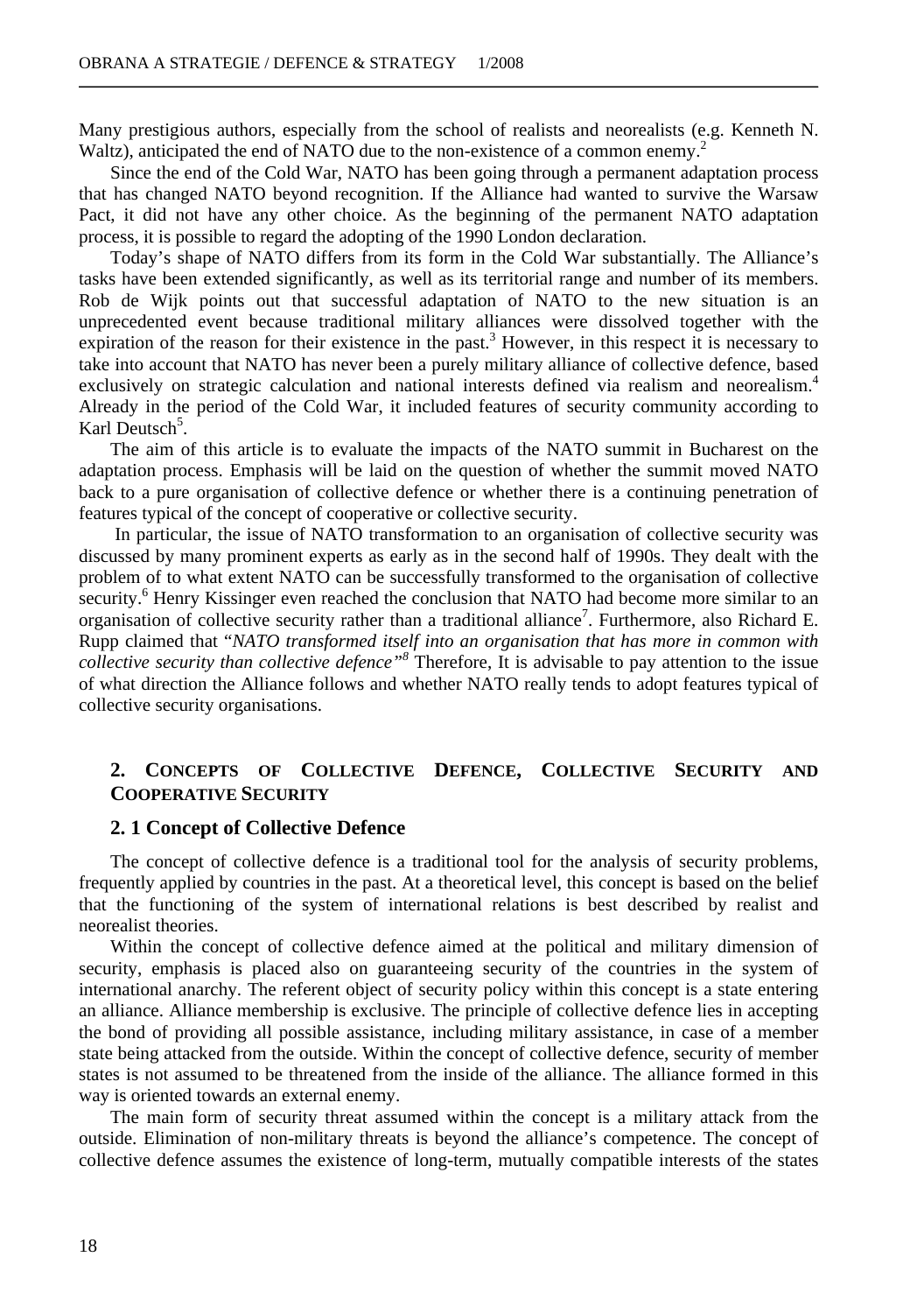involved. The more long-term interests of the organisation's members are fulfilled, the firmer and more vital the alliance is.

The concept of collective defence does not assume the building of an international regime authorising the use of military power only in situations of self-defence or collective action against an aggressor.

A unifying feature can be represented also by mutually shared values (ideologies) affecting the process of forming national interests of member states; however, it does not necessarily need to be so. If we expand the concept of collective defence by mutually shared values and principles, we talk of the concept of security community.<sup>9</sup> In the period of the Cold War, both NATO and the Warsaw Pact were security communities. In case these values are represented by the principles of democracy and liberalism, it is a concept of pluralist security community.<sup>10</sup>

## **2. 2 Concept of Collective Security**

The concept of collective security, too, belongs today to classical concepts for the analysis and solution of security problems. This concept was elaborated in the past by many thinkers and practical politicians. Undoubtedly, two of the classics are Immanuel Kant and Woodrow Wilson. However, the theoretical sources of the concept are not restricted only to idealism, as it can be found also in realism, liberalism and institutionalism. $11$ 

The concept of collective security concentrates on the political and military dimension of security. Within the concept of collective security, it is assumed that the only way to guarantee security is to do away with the anarchist character of the system of international relations and to build an international regime in which interactions between states would take place on the basis of clearly defined and delineated rules. Such rules would prohibit and sanction the usage of military force other than in self-defence. This regime is to guarantee the same degree of security to all states involved and as is claimed by James E. Goodby, flouting international norms is securitized.<sup>12</sup> This is a very important point, in which the concept of collective security is different from the concept of collective defence.

States participating in the system of collective security are obliged to respond collectively to the violator of peace by all means, including the use of armed force. As is stated by Hans Morgenthau, *"... what collective security demands of the individual nations is to forsake national egoisms and the national policies serving them. Collective security expects the policies of the individual nations to be inspired by the ideal of mutual assistance and a spirit of self-sacrifice which will not shrink even from the supreme sacrifice of war should it be required by that ideal."*<sup>13</sup>

The threat of the use of armed force upon the aggressor is at least of the same importance as the use itself. Ideally, potential aggressors are aware of the fact that they will not benefit from the aggression because they would have to face the united force of all other states. As is emphasised by Wolfram F. Hanrieder, collective security requires diffusion in the distribution of power between the states in the system of international relations.<sup>14</sup>

Within the concept of collective security, security is understood as indivisible. Within this concept, it is the state that is the referent object. The concept of collective security is a priori inclusive; involvement of all states in the organisation is regarded as necessary. In other words, the concept of collective security anticipates participation of potential enemies in the organisation. All states are perceived as equal, which is a great difference compared to the concept of the concert of powers.

The concept of collective security is internally oriented. States are expected to respond together to aggressive behaviour of the members of the system of collective security. The main form of threat for the security within the concept of collective security is a military attack or threat of military attack; similarly to the concept of collective defence, non-military threats are not securitized. Within the concept of collective security, existence of mutual interests is presupposed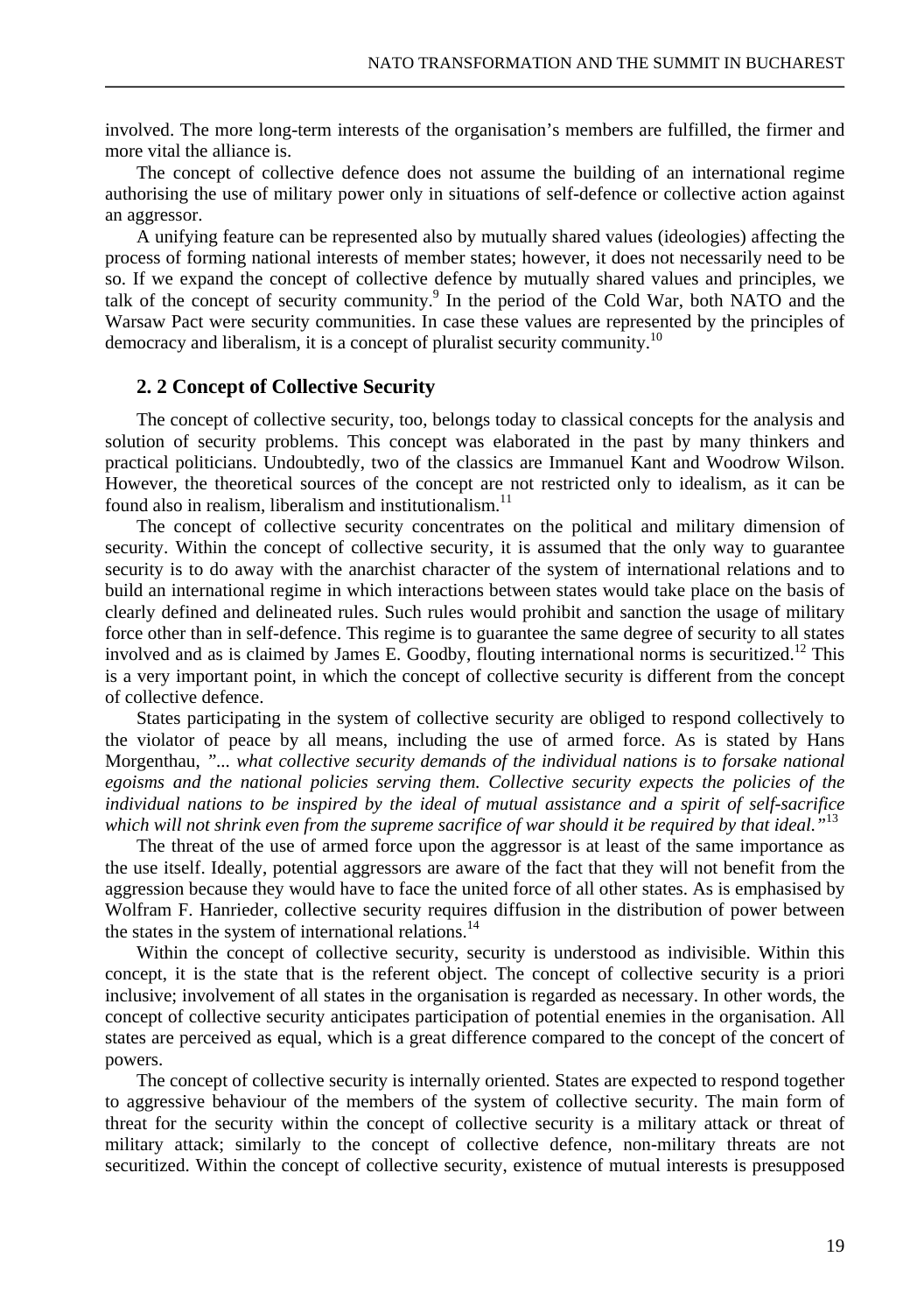but they can be very general and do not have to be (but can be) based on mutually shared values. The aim of collective security is to guarantee a status quo.<sup>15</sup>

As a part of the discussion on reconceptualization of collective security after the end of the Cold War, considerations appeared in the background of armed conflicts in the Balkans and Caucasus that under certain conditions it should be possible to make interventions into intrastate conflicts on a collective basis.<sup>16</sup> James E. Goodby defined four essential conditions for such an intervention: 1. The conflict has a potential to spread; 2. A possible significant impact on international regulating rules for the employment of force in order to change borders; 3. Largescale war crimes and crimes against humanity are being committed; and 4. The survival of democratic government is at stake<sup>17</sup>. Nevertheless, this expansion of collective security substantially changes the traditional image of the concept and for the time being, it indicates only a little that it would be generally accepted. Thinking of this issue it is necessary to keep in mind that older approaches to collective security stressed non-intervention into intrastate matters.<sup>18</sup>

The United Nations is typical of implementing collective defence concepts features.

#### **2. 3 Concept of Cooperative Security**

In comparison with traditional concepts of collective defence and collective security, the concept of cooperative security is still relatively young. The origins of its formation can be traced back to 1970s and it boomed in 1990s. Among its main theoreticians, there were Ahton Carter, William Perry and John Steinbrunner<sup>19</sup>, Janne E. Nolan<sup>20</sup>, Olav F. Knudsen<sup>21</sup>, Richard Cohen, Michael Mihalka<sup>22</sup> and Heinz Vetschera.<sup>23</sup>

Cooperative security is conceptualised very precisely by Heinz Vetschera, who clarifies the principles of cooperative security by comparing them to non-cooperative approaches to security. Traditional non-cooperative security policy (collective defence and collective security) is, in his opinion, characterised by efforts to guarantee state's security against external aggression (security dilemma). An important role in the processes of guaranteeing security is played by deterrence.

According to Vetschera, political strategy based on the concept of cooperative security is typical of efforts to prevent from arousal of hostility and outbreak of conflict, or to restrict its escalation that could lead to the deployment of armed force. The main method used is cooperation with the potential adversary. The cooperative approach to security is based on improving the predictability of states' behaviour, elimination of misunderstandings and attenuation of a conflict in its prenatal stage by means of consultations and negotiations. International relations are primarily viewed as a nonzero sum game, which can bring profit to all participants. Security is not guaranteed against other participants but together with other participants. All states are assumed to perceive the logics of international relations in this way, and they are ready to strive for guaranteeing security together with others.<sup>24</sup>

Vetschera does not regard the concept of cooperative security (just as concepts of noncooperative security) as a totally universal means of guaranteeing state's security and he agrees with its historically conditioned applicability. According to Vetschera, non-cooperative security policy is based primarily on repression against the violator of peace. In his opinion, this style of policy can fail in case of being confronted with conflicts arising out of misunderstandings or false evaluation of security participants' intentions. According to Vetschera, the cooperative security strategy is to reduce the risk of an outbreak of a conflict due to a wrong evaluation of the situation, as the cooperation with potential enemies as well as the high degree of transparency in security issues generally restrict space for a false calculation of mutual intentions. However, Vetschera also points out the Achilles' heel of the concept of cooperative security lies in its limited possibilities to eliminate intentional aggression on the part of the state that does not intend to employ cooperative approaches to guaranteeing security and rather than increasing security, the state wants to intensify its security at the expense of other states. Cooperative and non-cooperative security concepts can complement but not substitute each other.<sup>25</sup>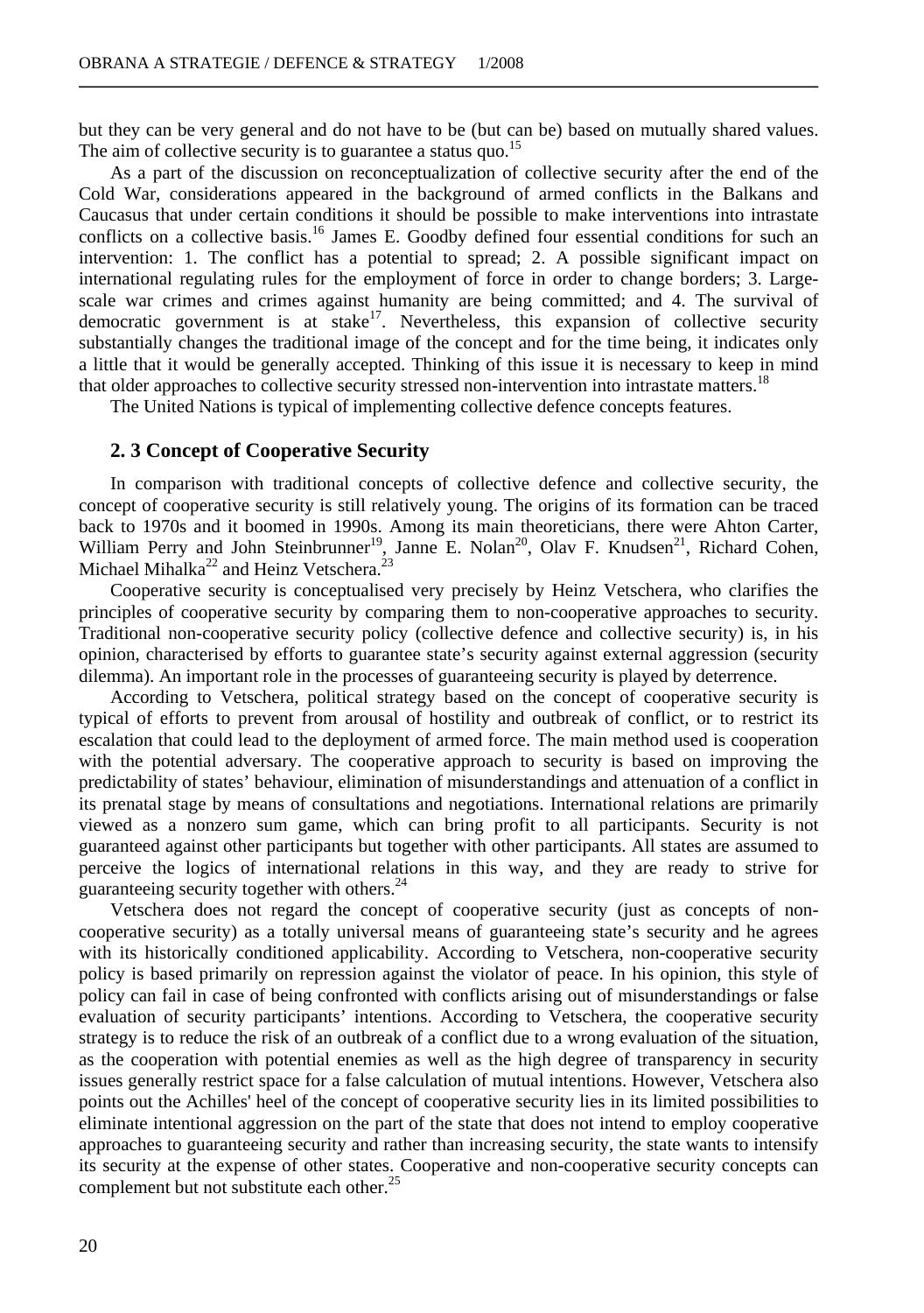A wholly different view of the concept of cooperative security was introduced by Richard Cohen and Michael Mihalka. Their concept moves conceptualisation of cooperative security away from the direction followed by the authors mentioned above. Cohen and Mihalka's view of cooperative security assumes principles of concepts of collective defence and collective security and enriches them with new features. In their view, these concepts are completed and extended by components of individual security and spreading stability into the surrounding environment. Cohen and Mihalka identify individual security with guaranteeing fundamental human rights and liberties in a liberal point of view. As spreading stability outside the system of cooperative security, Cohen and Mihalka regard the stabilisation of critical regions where there is a massive violation of human rights. Since Mihalka and Cohen view as an indelible part of the concept of cooperative security guaranteeing individual security, the system of cooperative security must lean on the core of liberal democracies. Only these states are able to provide the protection of human rights which are, in this view, perceived as a fundamental building stone of the whole concept.*<sup>26</sup>*

If we generalise the approaches of Ahton Carter, William Perry, John Steinbrunner, Janne E. Nolan, Olav F. Knudsen, and Heinz Vetschera and if we do not take into account Cohen's and Mihalka's model, we can reach the following conclusion when conceptualising cooperative security.

The concept of cooperative security is focused mainly on the political and military dimension of security. The referent object within the concept of cooperative security is the state or possibly a group of states. States are assumed to have non-identical interests. Security is perceived as indivisible and it cannot be guaranteed for one state at the expense of others. The concept of cooperative security is based on the idea of involving other states into the process of cooperation when dealing with security problems with the aim of reducing the security dilemma and avoiding an outbreak of hostility. The main idea of the concept of cooperative security is not to strive for security of a particular state but, in cooperation with other state participants, guarantee security for all. It is not essential for the states cooperating within the concept of cooperative security to be characteristic of mutually shared values.<sup>27</sup> Even countries whose value orientation is different can act towards each other on the basis of political strategies stemming from the concept of cooperative security. According to this concept, political processes in international relations follow the logics of nonzero sum games. Within this concept, it is assumed that via cooperation with partners (potential opponents), the following situation will be prevented in which one of the participants would view another state as a potential enemy and regard it as suitable to enforce and defend its interests against it by military means, or build up military tools in order to do so. The main idea of the concept of cooperative security regarding military is to prevent a situation, via cooperation with partners and transparency in the military area which enables launching of successful aggression and preparation to do so. There are neither security obligations nor guarantees resulting from the participation in organising cooperative security (such as OSCE), as opposed to the membership in organisations of collective defence and collective security.

The following table summarises the similarities and differences between the above mentioned concepts as manifested in international organisations.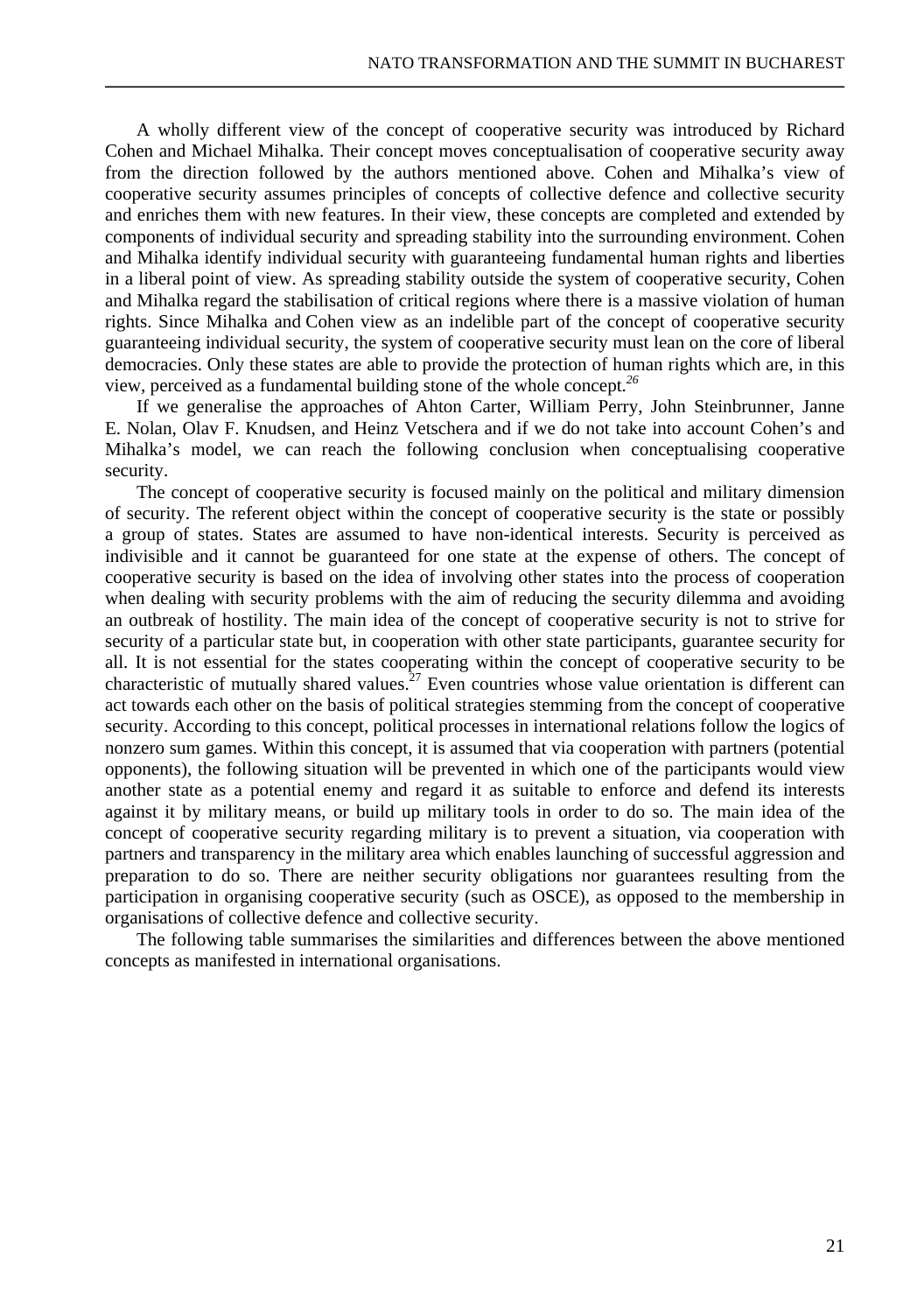| Concept                 | Referent<br>object | Main aim                                                                                                                 | Security<br>guarantees | Ambition to build an<br>international regime                                                                                       | Nature of<br>membership | Examples of<br>application in<br>international<br>relations <sup>28</sup> |
|-------------------------|--------------------|--------------------------------------------------------------------------------------------------------------------------|------------------------|------------------------------------------------------------------------------------------------------------------------------------|-------------------------|---------------------------------------------------------------------------|
| Collective<br>Defence   | <b>State</b>       | Defence against<br>military attack from<br>outside the system                                                            | <b>Yes</b>             | N <sub>0</sub>                                                                                                                     | Exclusive               | <b>NATO</b>                                                               |
| Collective<br>Security  | State              | Defence against<br>military attack from<br>inside the system                                                             | Yes                    | Yes<br>(Permission to use)<br>military force only in the<br>case of self-defence and<br>collective action against<br>an aggressor) | Inclusive               | UN                                                                        |
| Cooperative<br>Security | <b>State</b>       | Prevention of<br>hostility by<br>institutionalized<br>political<br>cooperation and<br>transparency in<br>military sphere | N <sub>0</sub>         | <b>Yes</b><br>(Armament regulation)<br>and transparency in<br>military sphere)                                                     | Inclusive               | OSCE                                                                      |

**Table 1: Comparison of ideal types of security organisations** 

## **3. NATO SUMMIT IN BUCHAREST<sup>29</sup>**

## **3. 1 Symptoms of Inclination towards Collective Security**

Some prominent researchers mentioned above conclude that NATO is being transformed into an organisation of collective security. Therefore, it seems to be appropriate to start with examining whether there were tendencies characteristic of collective security at the NATO summit in Bucharest.

If we stem from the concept of collective security itself, it is possible to distinguish the following symptoms of adopting its principles by a particular international organisation: 1. Attempts at inclusiveness, i.e. including the greatest number of states possible into the system of collective security; 2. Organisation's ambitions attempting to build a regime sanctioning the deployment of military force in other situations than in self-defence or collective action against an aggressor; and 3. Last but not least, internal orientation. It is these features in particular that make the concept of collective security different from the concept of collective defence.

A significant part of the Bucharest summit agenda was the issue of enlargement. Launching of accession talks with Croatia and Albania is the climax of a long-term cooperation process of these countries with NATO. Disputes between Greece and Macedonia are nothing new and the Greek veto in the issue of launching accession talks with Macedonia due to country's name could be expected. The Ukraine and Georgia gained hope for the future launching of cooperation within MAP. The Alliance is at odds about the prospective Ukrainian and Georgian membership in NATO. The advocates of these countries are the United States and Great Britain, but the attitude of France, Germany and Spain has been detached for a long time. The position of "sceptics" is not generated only by the questionable state of preparedness of the Ukraine and Georgia for membership; however, it is also affected by their opinions on the optimal role of NATO in the European security architecture, as well as the strategic culture and national interests generated by it, and, last but not least, also willingness to yield to Russia. Therefore, their reserved attitude is understandable and not unsubstantiated. Without Ukrainian public's support to join NATO, the Ukraine's accession could have a destabilising impact on the region of Eastern Europe. Therefore, it is very important that the Ukrainian pro-NATO political parties assume a positive referendum as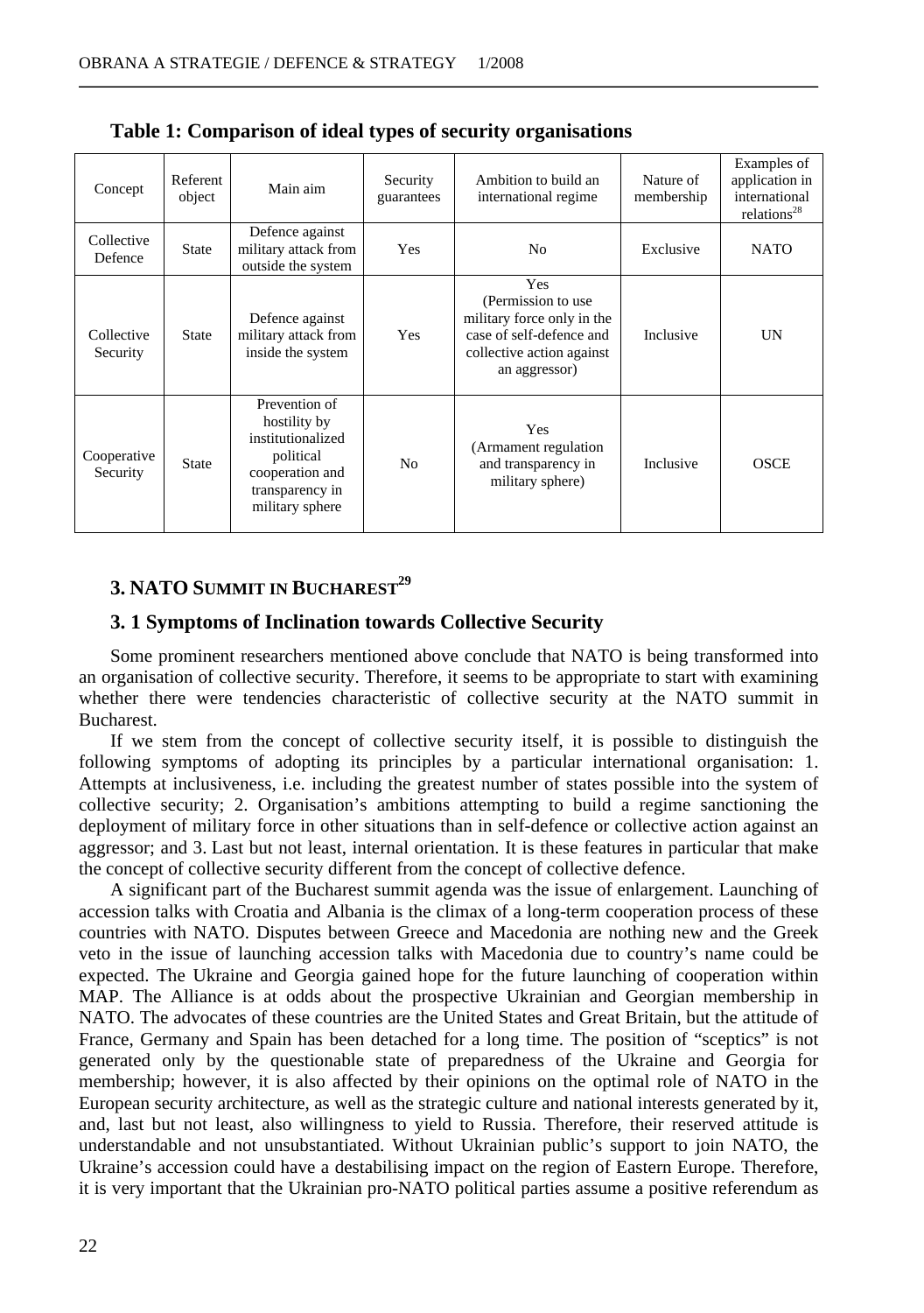an inevitable step on the Ukrainian way to NATO. The final conclusions of the summit in Bucharest mean confirming open-door policy having a great stabilising effect for democratic regimes in post communist countries in Central and Eastern Europe.

 Due to the existence of relatively strict criteria for candidate states set by the Study on NATO Enlargement (1995), the process of NATO enlargement drawn at the summit cannot be interpreted as an attempt at inclusive involvement of the highest number of states possible. Furthermore, also Article 10 of the Washington Treaty definitely means that further enlargement is possible only by European countries. The further aim of NATO is not to build a global, universal and inclusive organisation striving for including all states on the Earth. From the perspective of the membership, a certain degree of exclusiveness is anticipated, typical of collective defence organisations.

Moreover, the Bucharest summit has not brought along ambitions to build a universal international regime regulating and sanctioning unjustified deployment of armed forces. NATO promoted the primary responsibility of the United Nation Security Council in maintaining international peace and declared its faith in the UN principles (paragraph 12). Further on, it expressed willingness to support the work of the UN in maintaining international peace and security.

 Even after the summit in Bucharest, consensual decision-making apparatus remains unchanged, which means no change in the organisation's external orientation. The threat for member states' security is further expected from the outside, i.e. outside the NATO membership. Due to consensual decision-making process, the Alliance cannot be used as a tool for elimination of an aggression launched by a member of the organisation against another member.

 To sum up what was mentioned above, the NATO summit in Bucharest did not move the Alliance towards an organisation of collective security. The Alliance has no intention of inclusive membership, building a universal international regime regulating and sanctioning the deployment of armed forces or giving up its external orientation. Because of that, it is possible to dismiss opinions evaluating NATO's adaptation process as a final move towards a collective security organisation.

Therefore, does it mean that NATO is moving towards its traditional role of the tool of collective defence? Not necessarily. The analysis of the past adaptation process of NATO has shown that the Alliance had adopted a lot from the concept of cooperative security.<sup>30</sup> That's why it is necessary to pay attention to the issue of to what degree these approaches were present at the Bucharest summit.

#### **3. 2 Application of the Approaches of the Concept of Cooperative Security**

It was concluded in the text above that the main idea of the concept of cooperative security is to prevent an outbreak of hostility by cooperation in security issues. Therefore, it is necessary to pay attention to NATO conclusions in Bucharest creating conditions for deepening and widening of cooperation with non-NATO countries.

Since being founded, the Russian Federation has been a prominent partner of NATO. Since the end of the Cold War, NATO has been paying great attention to building a cooperative partnership with Russia and it has built a large network of institutions enabling such cooperation. NATO declared this policy to be continued also in Bucharest. The Alliance tried to persuade Russia that the open door policy, effort of building an allied missile defence and fight against spreading of WMD and means of delivery are not directed against Russia.

From the perspective of the concept of cooperative security, the current key issue between NATO and Russia is the future of the Treaty on Conventional Armed Forces in Europe (CFE Treaty). The treaty codifies a substantial reduction of the number of limited kinds of arms and introduces control and inspection mechanisms, which closed up the process of quantitative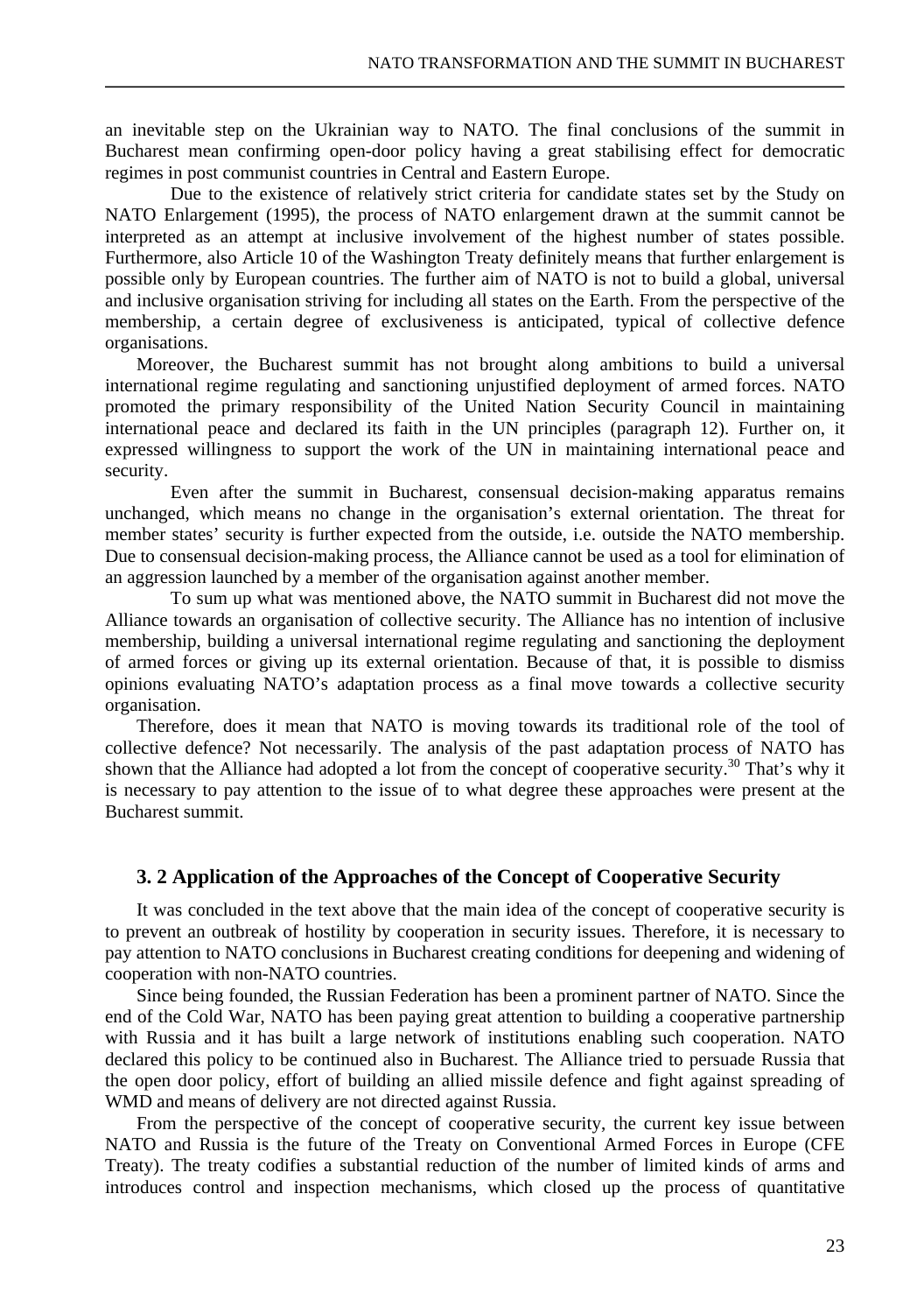conventional armament in Europe. In the past years, the treaty's application substantially reduced the risk of an outbreak of a global military conflict in Europe.<sup>31</sup> Even rationally thinking Russian experts, such as Anatoly Tsyganok, acknowledge that due to this treaty no state in today's Europe is under a direct military threat. $32$ 

NATO further associates the ratification of the adapted treaty with the fulfilment of Russian obligations concerning Georgia and Moldova.<sup>33</sup> The Russian withdrawal from the treaty, should it be final, dissolves the well-elaborated inspection and notification system that made it very difficult to launch an unexpected attack in Europe, and thus it destroys one of the fundamental building stones of cooperative security in Europe. Nevertheless, NATO has only a few possibilities how to persuade Russia about the importance of this treaty and it is solely up to Russia whether it changes its attitude and meets its obligations, or whether the withdrawal from the treaty will be irrevocable. But it is necessary to keep in mind that NATO expressed in the Bucharest Summit Declaration (article 42) that *"the current situation, where NATO CFE Allies implement the Treaty while Russia does not, cannot last indefinitely."*

In addition, NATO would like to strengthen cooperation with Russia in the area of missile defence (article 38). This NATO policy can be regarded as an example of applying cooperative security strategy because NATO tries to avoid any misunderstanding with Russia regarding NATO missile defence.

NATO should keep in mind that the application of principles of the concept of cooperative security towards Russia is a suitable strategy only if Russia does not take the direction of an intentional confrontation with NATO. As it is concluded by Heinz Vetschera, the concept of cooperative security is suitable only for the prevention of non-intentional and not intentional conflicts.<sup>34</sup> If Russia accepts confrontation with NATO as the basic principle of its relationship with NATO, it may be necessary to re-define the Alliance's policy towards this country and fulfilling the CFE Treaty obligations. The final end of the CFE Treaty could be interpreted as a symptom of the Russian intention to adopt a confrontation policy against NATO, as the ultimate breakdown of the inspection and notification regime would result in a situation in which Russia would have better conditions for preparing a surprising successful military aggression towards the West. The fact that the current Russian army is not in a state enabling such a policy does not mean that it remains like this forever.

On the other hand, NATO could also, in case of an ultimate end of this treaty, prepare more easily a surprising military attack against Russia. Therefore, if Russia lays the treaty definitely to rest, its policy can be interpreted in the way that it does not fear any NATO military assault. Thus it is possible to conclude that the NATO post-Cold-War strategy towards Russia based on the cooperation security concept was successful.

In the past, the Alliance developed intensive security cooperation with countries in the Mediterranean, in the Middle East, Persian Gulf, and even with countries associated within the African Union. NATO has stressed the importance of this form of cooperation in Bucharest as well. These activities can be interpreted as an application of the concept of cooperative security. The aim of this cooperation is not the preparation of these countries to join NATO in the future; however, it means a mutual solution of security problems, elimination of deep-rooted mistrust and building partnerships.

The continuing cooperation with Bosnia and Herzegovina, Montenegro and Serbia mentioned in the Bucharest Summit Declaration can be interpreted more likely as an application of the concept of cooperative security than collective defence. For the time being, the issue of membership of the states mentioned above is not the issue of the day. The aim is to help these countries in the transformation process and dissolve the distrust between them and NATO, stemming from historical events connected with the violent disintegration of Yugoslavia.

Nevertheless, the cooperation with Macedonia, the Ukraine and Georgia has an entirely different dimension. The declared aim of these countries is not to cooperate with NATO but to enter the Alliance and thus obtain security guarantees established by Article 5 of the Washington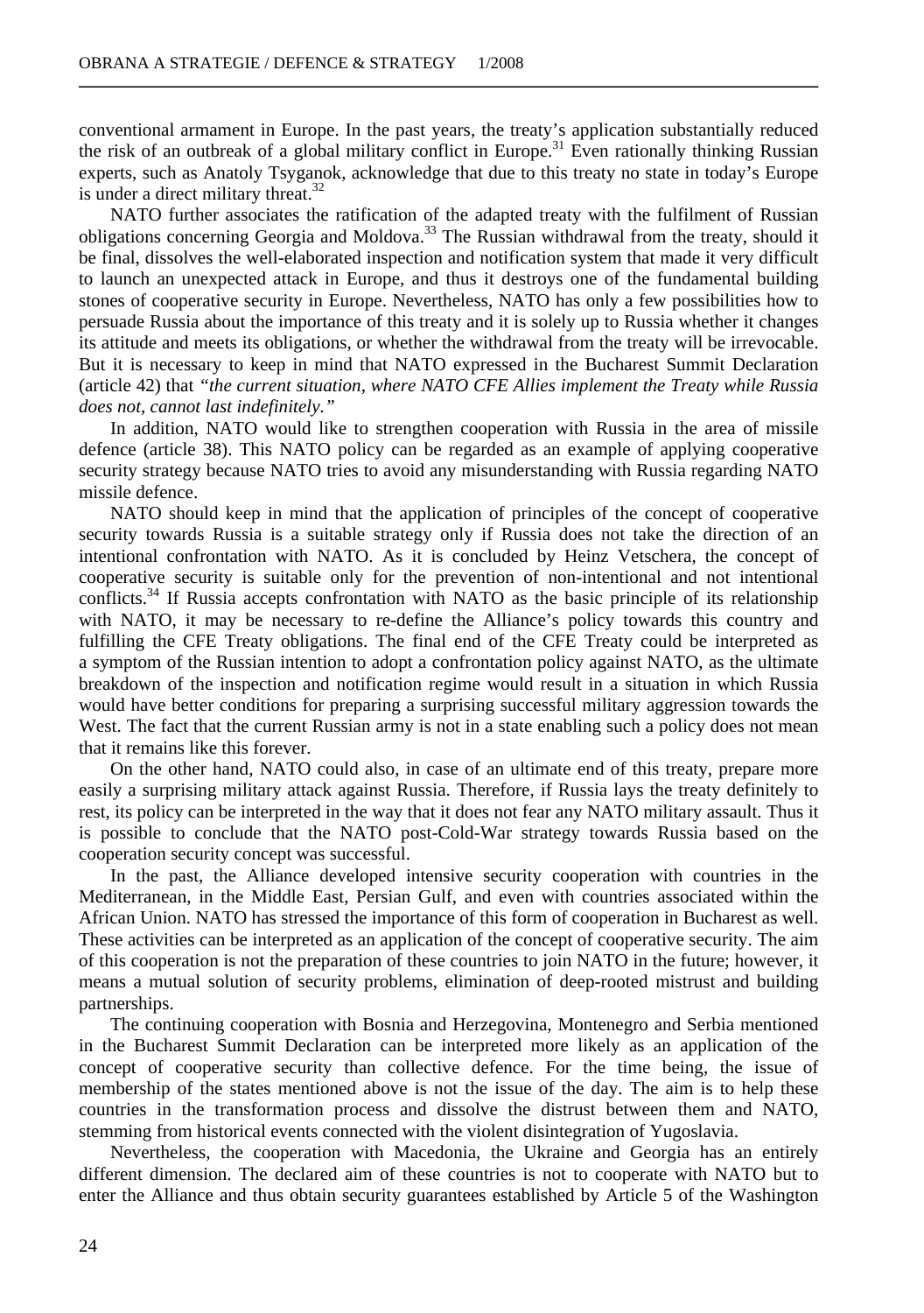Treaty. Thus, cooperation conceived in this way cannot be interpreted as an application of the concept of cooperative security, but as an application of the concept of collective defence. Macedonia has a real chance to launch accession talks as soon as it solves its disputes with Greece and also the Ukraine and Georgia do not have, according to the conclusions of the summit, closed doors to MAP, which is understood as another necessary stage on the path to NATO membership both by these states and the Alliance.

An important task of NATO is to build cooperation with other world's countries situated geographically outside the traditional area of interest of the Alliance but sharing mutual interests and values with NATO. The cooperation with countries in South-East Asia (Japan, South Korea and Singapore) and the Pacific (Australia and New Zealand) (article 35) may be also interpreted as a result of thinking about security within the concept of cooperative security rather than the application of the concept of collective defence.<sup>35</sup> The question of obtaining security guarantees on the part of these countries by accession to NATO is not on the present agenda and the aim of NATO is to discuss the best ways of solving security problems and continue the mutually beneficial cooperation in foreign and security policy. NATO is ready to go on with this policy.

The proclamation of close security cooperation with the UN, the European Union and other international organisations also conforms to the principles of the concept of cooperative security, which a priori anticipates close cooperation of relevant participants while maintaining security.

#### **3. 3 Continuing Reconceptualisation of Collective Defence in NATO**

Collective defence was NATO's traditional task in the era of the Cold War. Even after it was over, the Alliance proclaimed this task several times and thus it is no surprise that the principles of the concept of collective defence are included even in the conclusions of the NATO summit in Bucharest. On the one hand, it is a rather banal and easily foreseen finding. On the other hand, it is necessary to take into account also the fact that at present, NATO perceives collective defence quite differently from the Cold War period; moreover, this different conception occurred also at the Bucharest summit.

At the Bucharest summit, the process of rethinking of collective defence goes on. The extension of the range of security threats (international terrorism, spreading of weapons of mass destruction and means of delivery, spreading of instability and organised crime from failed countries, loss of access to natural resources, attacks against information systems, etc.) included in the collective defence is typical of this process. Defence against military aggression from the outside against a members' territory (a traditional NATO task) is not the only contemporary dimension of collective defence within NATO.

The practical consequence of such an extended view of collective defence is a global engagement of NATO in various types of military operations of crisis management, which was proclaimed by the Alliance in Bucharest once again. This is the only way how to make conditions suitable for stabilizing critical regions and thus eliminate new security threats at the very beginning. Quite expectedly, in the Bucharest Summit Declaration the emphasis was placed on Afghanistan and Kosovo (article  $6 - 14$ ).

Furthermore, NATO promised to operate in Kosovo within KFOR based on the SC UN resolution 1244 (article 7). But it is useful to keep in mind that at present, NATO's crucial task is the stabilisation of Afghanistan (article 6). Within the traditional concept of collective defence, it would be enough to destroy the Taliban regime assisting the September 11 2001 terrorist attacks, and the stabilisation of this country could be regarded as a redundant task. The substantiation of this assumption is self-evident. Afghanistan troubled by instability and a civil war is not capable of a military attack against the territory of the allied states and does not represent a security threat provided one thinks about security in the framework of the traditional collective defence concept. However, in the new conception of collective defence, extended by defence against new security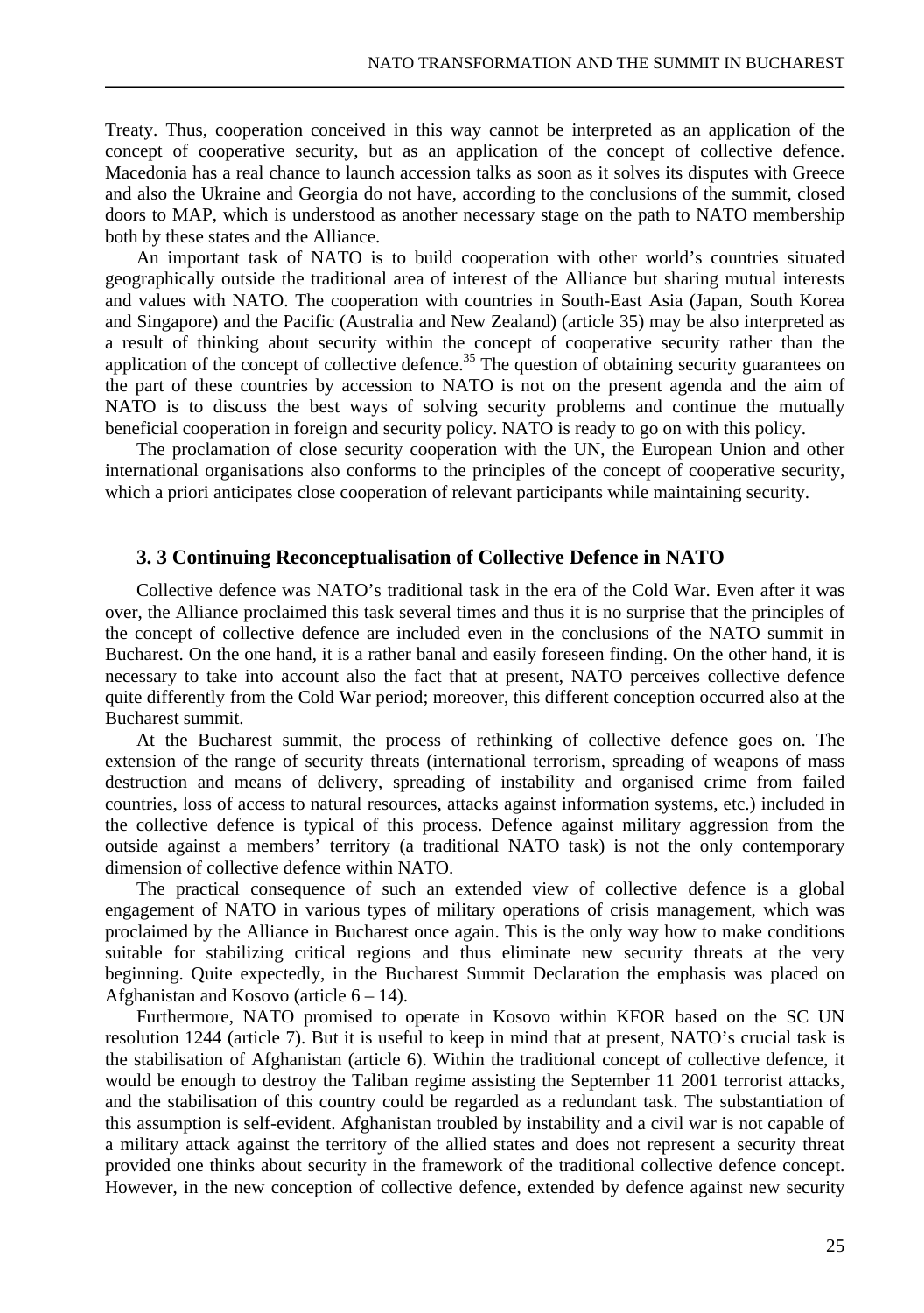threats, the stabilisation of this country is inevitable, as instability in Afghanistan can have an impact on the security of NATO member states.

NATO faces a serious problem in this country. The mission performed by ISAF has gradually developed from an assistance operation into a military operation and NATO became one of the participants in the conflict. The real aims of the operation, i.e. establishment of a secure environment for the country's peaceful stabilisation<sup>36</sup>, absolutely do not comply with NATO capacities. Last but not least, the Afghan engagement makes a dividing line in NATO between states that are willing to risk their soldiers' lives and deploy them in areas where it is absolutely necessary, and the others. The public support for the continuation of the operation in many NATO member states is weak.

The conclusions of the Bucharest summit anticipating an intensified military engagement of NATO in this country may seem to be a step in the right direction. At present, the Alliance has 47,000 soldiers deployed in Afghanistan within ISAF. There are 19,000 American soldiers in this country. The deployment of several more thousands of soldiers does not have a significant impact on the strategic situation, as it does not reduce the contradiction between the aims of the operation and available sources. If the density of the Alliance's military presence in this country should reach the same extent as in the case of the early stages of NATO engagement in Bosnia and Herzegovina, NATO would have to deploy 600,000–700,000 soldiers. Evidently, this is impossible. Nevertheless, if the reconstruction of this country should go on, it is necessary to provide civil experts with at least a minimal degree of security and the results of their work at least a minimal persistence. From this point of view, intensification of the NATO military engagement in Afghanistan by several thousands of soldiers on the basis of the conclusions of the Bucharest summit is not sufficient and it does not make a significant improvement to NATO's strategic situation. Not even with an increased contingent will it be possible to control the country militarily in such an extent that it would be possible to reconstruct and stabilise it.

The only long-term alternative of an increased allied engagement is to continue the building of Afghan security forces, which is a task that the Alliance has been setting for itself since 2003. In fact, it is a strategy enforced for a long time by the present American administration of George Bush. There would be nothing worse for the future of NATO than if the Afghan government was dependent on the Alliance's military presence on a long-term basis.

If NATO sees the present collective defence differently from the Cold War period, it is necessary to adapt to the new conception also the military capacities of member states as well as NATO's military capacities. According to the conclusions of the Bucharest summit, the adaptation process of the Alliance on the military level is to be further continued and emphasis should be placed on building NATO Response Force, applying latest results of Revolution in Military Affairs and adapting to NATO Command Structure. Stress has been put on purchasing military capabilities suitable for deployment in military crisis management operations out of NATO area.

The NATO summit in Bucharest commented on the issue of missile defence due to the plans of the USA, Poland and the Czech Republic, and Russian objections.<sup>37</sup> The adopted conclusions may be interpreted in the way that the Alliance has no major objections to the planned steps of the USA, the Czech Republic and Poland, and that the future linking of the planned systems with the allied missile defence is not only possible but also desirable from the perspective of NATO. In my opinion, the future of the allied missile defence is, in any way, determined by the fate of the American missile defence.<sup>38</sup> Without the American leadership, it is far from probable that NATO would be capable of a really functional missile defence on all levels, as this programme is highly functionally, technically, and politically demanding. It is often underestimated that no other country in today's NATO has the potential to negotiate consensus concerning this issue. Building the NATO missile defence is only a logical consequence of the application of approaches typical of the concept of collective defence. Contrariwise, if NATO abandoned the allied missile defence, this step could be interpreted in such a way that collective defence against this security threat is not regarded as politically desirable and that every state should take care of it itself.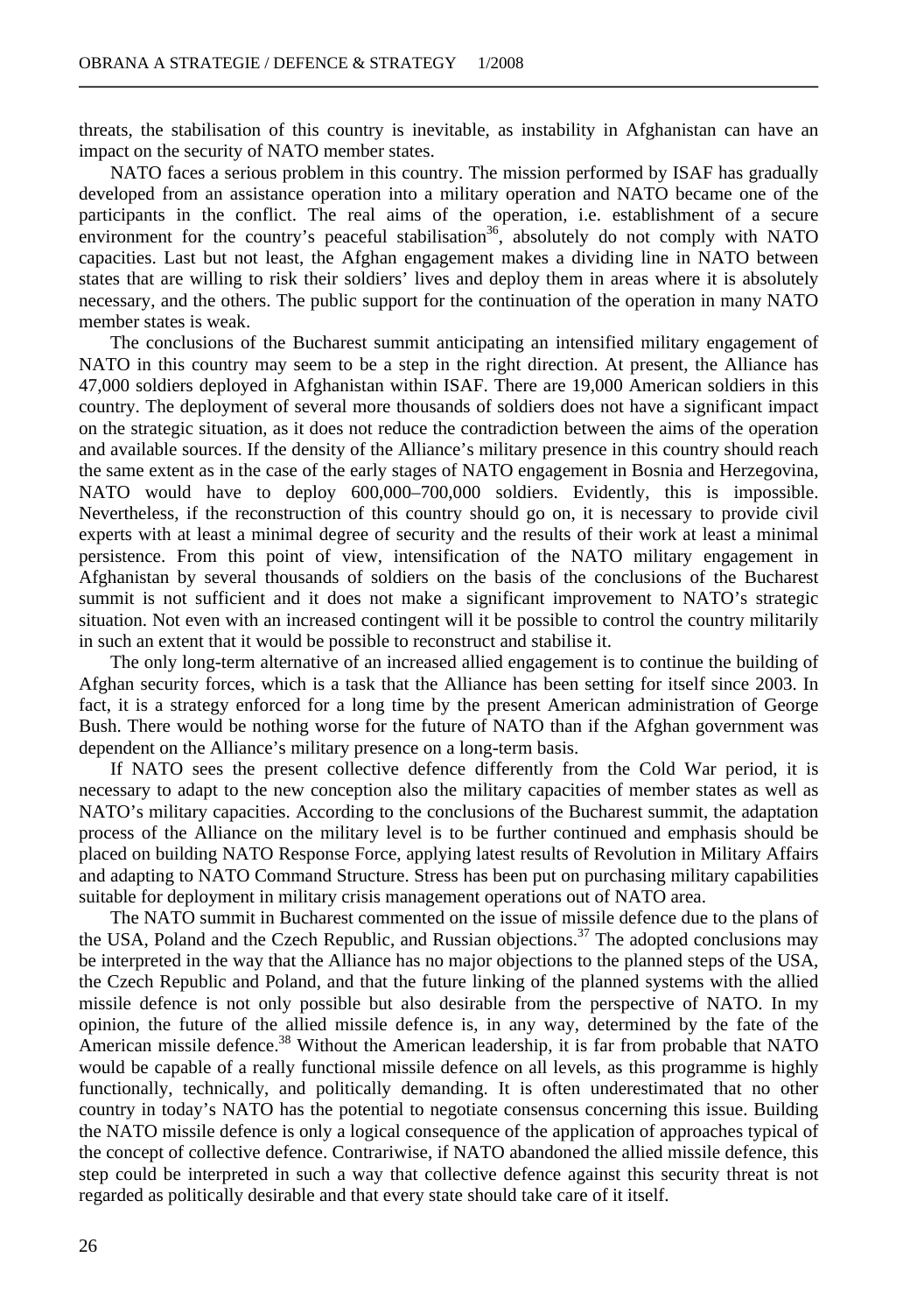## **CONCLUSION**

If we sum up the results from the NATO summit in Bucharest, it is possible to reach the conclusion that the opinions of some prominent above-mentioned experts on transferring NATO into an organisation of collective security are not substantiated. NATO has no ambitions to become an alliance including all states on the Earth, build a universal international regime regulating the use of military force or obtain tools enabling to face the aggression on the part of one NATO member against another. Therefore, it does not become a collective security organisation.

The Alliance further remains an organisation of collective defence. Nevertheless, the threats for the security of member states to which collective defence should respond are viewed much wider that in the Cold War period. At present, they do not include only an armed attack against a member state but also international terrorism, spreading of weapons of mass destruction and means of their delivery, spreading of instability and organised crime from failed states, loss of access to natural resources and attacks against information systems of NATO members.

Regarding Russia, Mediterranean, the Middle East, Persian Gulf, Montenegro, Serbia and some Pacific countries, approaches typical of the concept of collective security are further applied and NATO tries to solve the current security problems by intensifying the talks and to eliminate misunderstandings and negative stereotypes in perceiving the partners which were established in the past.

#### **NOTES**

 $\overline{a}$ 

9 DEUTSCH, Karl et.al, *Political community and the North Atlantic Area.*

<sup>13</sup> MORGENTHAU, Hans J, *Politics Among Nations. The Struggle for the Power and Peace ,* p. 420.

<sup>19</sup> CARTER, Ashton B., PERRY, William J., STEINBRUNNER, John D., *A New Concept of Cooperative Security.*

<sup>21</sup> KNUDSEN, Olav F., *Cooperative Security in the Baltic Sea Region.*

<sup>1</sup> KAPLAN, Lawrence S., *NATO Divided, NATO United. The Evolution of an Alliance*, pp. 109–110.

<sup>&</sup>lt;sup>2</sup> WALTZ, Kenneth N., NATO's Expansion: A Realist's View, pp. 23–38.

<sup>&</sup>lt;sup>3</sup> WIJK, Rob de, Towards a new political strategy for NATO, pp. 14–18.

<sup>4</sup> More HAUSER, Günther, Die NATO – die Grundlage des euro-atlantisches Sicherheitsverbundes, p. 268.

<sup>5</sup> DEUTSCH, Karl et al, *Political community and the North Atlantic Area.*

<sup>&</sup>lt;sup>6</sup> HILLEN, John, NOONAN, Michael P., The Geopolitics of NATO Enlargement, pp. 28–29.

MEYER, Steven E., Carcass of Dead Policies: The Irrelevance of NATO, p. 94.

<sup>8</sup> RUPP, Richard E., NATO Enlargement: All Aboard? Destination Unknown, p. 342.

<sup>&</sup>lt;sup>10</sup> More MÖLDER, Holger, NATO's role in the Post/Modern European Security Environment, Cooperative Security and the Experience of the Baltic Sea Region, pp. 10−12.

<sup>&</sup>lt;sup>11</sup> See BENNET, Andrew, LEPGOLD, Joseph. Reinventing Collective Security after the Cold War and Gulf Conflict, pp. 213–237.

 $12$  GOODBY, James E, Collective Security in Europe after the Cold War, p. 319.

<sup>&</sup>lt;sup>14</sup> More WOLFRAM F. Hanrieder, International organizations and international systems. p. 299.

<sup>&</sup>lt;sup>15</sup> More BENNET, Andrew, LEPGOLD, Joseph, Reinventing Collective Security after the Cold War and Gulf Conflict, pp. 215–216.

<sup>16</sup> GOODBY, James E., Collective Security in Europe after the Cold War*,* pp. 309–312.

<sup>17</sup> Ibid., p. 311.

<sup>&</sup>lt;sup>18</sup> WOLFRAM F Hanrieder, International organizations and international systems. p . 300.

 $20$  NOLAN, Janne E., The Concept of Cooperative Security, p. 3–18.

<sup>22</sup> COHEN, Richard, MIHALKA, Michael, *Cooperative Security: New Horizons for International Order.* 

<sup>&</sup>lt;sup>23</sup> VETSCHERA, Heinz, Grenzen und Möglichkeiten kooperativer Sicherheitspolitik in Europa am Beispiel der Organisation für Sicherheit und Zusammenarbeit in Europa (OSZE), pp. 93–127.

 $24$  Ibid., pp. 97-102.

<sup>25</sup> Ibid., pp. 103–106.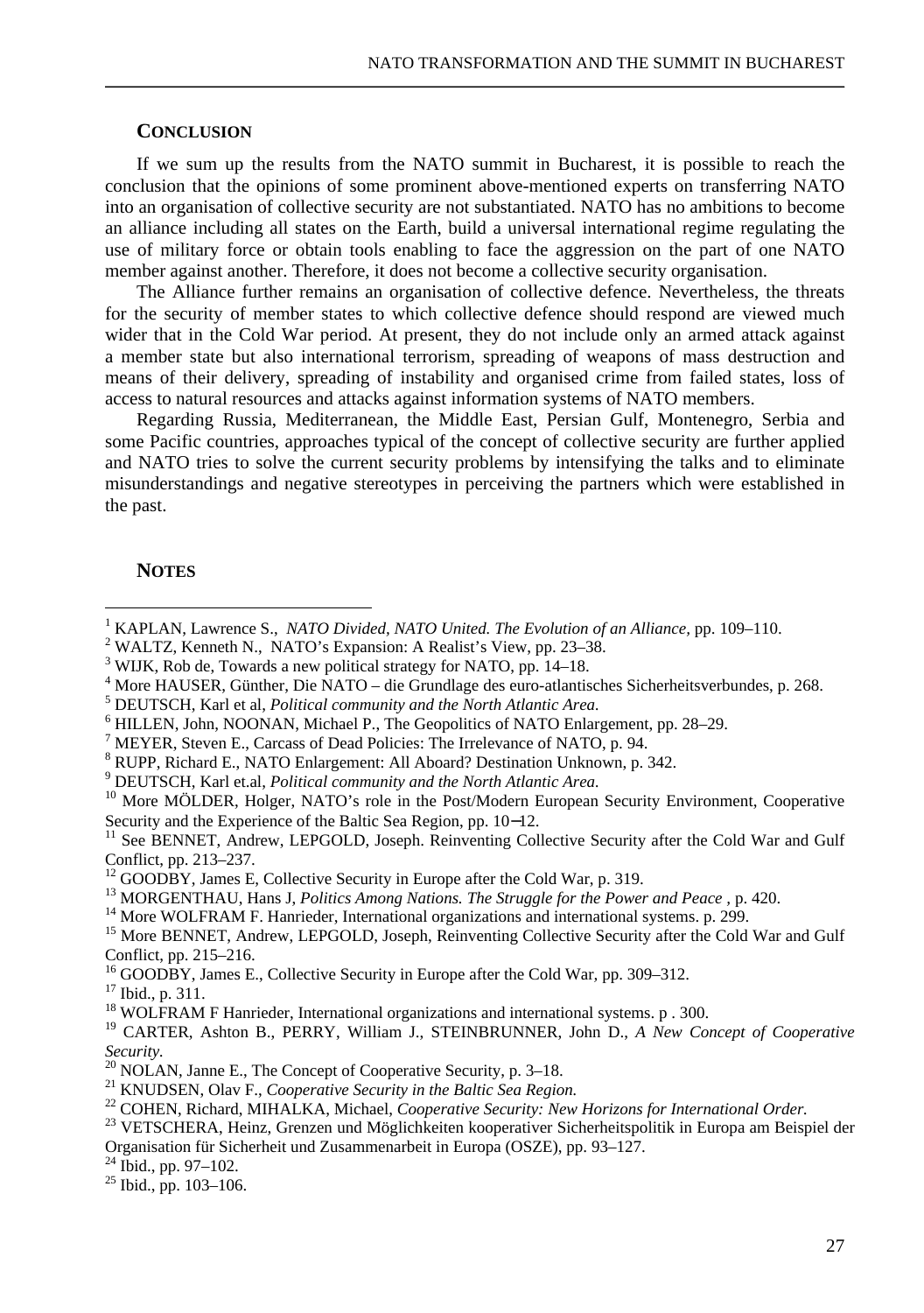<sup>26</sup> COHEN, Richard, MIHALKA, Michael, *Cooperative Security: New Horizons for International Order.* 

 $27$  Regarding this issue, Cohen and Mihalka have a different opinion.

<sup>28</sup> Real security organisation will usually be different from the ideal type.

<sup>29</sup> Bucharest Summit Declaration is used as main source of information for this chapter.

<sup>31</sup> HODGE, Carl Cavanagh, *Atlanticism for a New Century. The Rise, Triumph and Decline of NATO,* p. 27.

<sup>32</sup> See TSYGANOK, Anatoly D., NATO's Istanbul Summit and Problems of the Russia-NATO Council, pp.  $205-209.$ <sup>33</sup> Pussia

<sup>33</sup> Russia promised to fulfil these obligations in the negotiations on the adapted treaty. The adapted treaty was signed in Istanbul in 1999.

<sup>34</sup> VETSCHERA, Heinz, Grenzen und Möglichkeiten kooperativer Sicherheitspolitik in Europa am Beispiel der Organisation für Sicherheit und Zusammenarbeit in Europa (OSZE), p. 103–106.

The Singapore case is a bit complicated because this country is not a democracy. On the other hand, Singapore and NATO countries share common interests.

<sup>36</sup> As Jaap de Hoop Scheffer concludes *"We must continue to help Afghanistan to become a stable, democratic, and properly governed nation that no longer exports terrorism, crime and drugs to our nations and the rest of the world."* SCHEFFER, Jaap de Hoop, Bucharest: a milestone in NATO's transformation.

 $37$  For more on this issue, see SUCHÝ, Petr, Americká protiraketová obrana a ruský pocit nejistoty.

<sup>38</sup> A similar view is supported by KOHL, Radek , ŠULC, František, *Protiraketová obrana,* p. 4.

#### **LITERATURE**

 $\overline{a}$ 

- [1] BENNET, Andrew, LEPGOLD, Joseph. Reinventing Collective Security after the Cold War and Gulf Conflict. *Political Science Quarterly.* 1993, Vol. 108, No. 2, pp. 213−237.
- [2] CARTER, Ashton B., PERRY, William J., STEINBRUNNER, John D. *A New Concept of Cooperative Security.* Washington, D.C: Brookings Institution, 1992. 65 p. ISBN: 0-8157- 8145-8.
- [3] COHEN, Richard, MIHALKA, Michael. *Cooperative Security: New Horizons for International Order.* Garmisch Partenkirchen: The Marshall Center Paper, 2001. 67 p. ISBN 1-930831-04-8.
- [4] DEUTSCH, Karl at.al. *Political community and the North Atlantic Area.* Princeton: Princeton University Press, 1957. 228 p.
- [5] GOODBY, James E. Collective Security in Europe After the Cold War. *Journal of International Affairs*. 1993, Vol. 46, No. 2, pp. 299–321.
- [6] HAUSER, Günther. Die NATO die Grundlage des euro-atlantischen Sicherheitsverbundes. In Hochleitner, Erich P. (Hg.): *Das europäische Sicherheitssystem zu Beginn des 21. Jahrhunderts.* Wien: Böhlau Verlag, 2000, pp. 267–335. ISBN 3-205-99184-2.
- [7] HANRIEDER, Wolfram F. International organizations and international systems. *Conflict Resolution.* 1966.,Vol. 10, No. 3, pp . 297–313.
- [8] HODGE, Carl Cavanagh. *Atlanticism for a New Century. The Rise, Triumph and Decline of NATO.* Upper Saddle River, New Jersey: Pearson/Prentice Hall, 2005. 145 p. ISBN 0-130-48129-7.
- [9] HILLEN, John, NOONAN, Michael P. The Geopolitics of NATO Enlargement. *Parameters*. 1998, Vol. 28, No. 3, pp. 21–34.
- [10] KAPLAN, Lawrence S. *NATO Divided, NATO United. The Evolution of an Alliance.* Westport, Connecticut, London: Praeger, 2004. 165 p. ISBN 0-275-98006-5.

<sup>30</sup> See KŘÍŽ, Zdeněk, *Adaptace Severoatlantické aliance na nové mezinárodní bezpečnostní prostředí. Aplikace přístupů konceptu kooperativní bezpečnosti.*